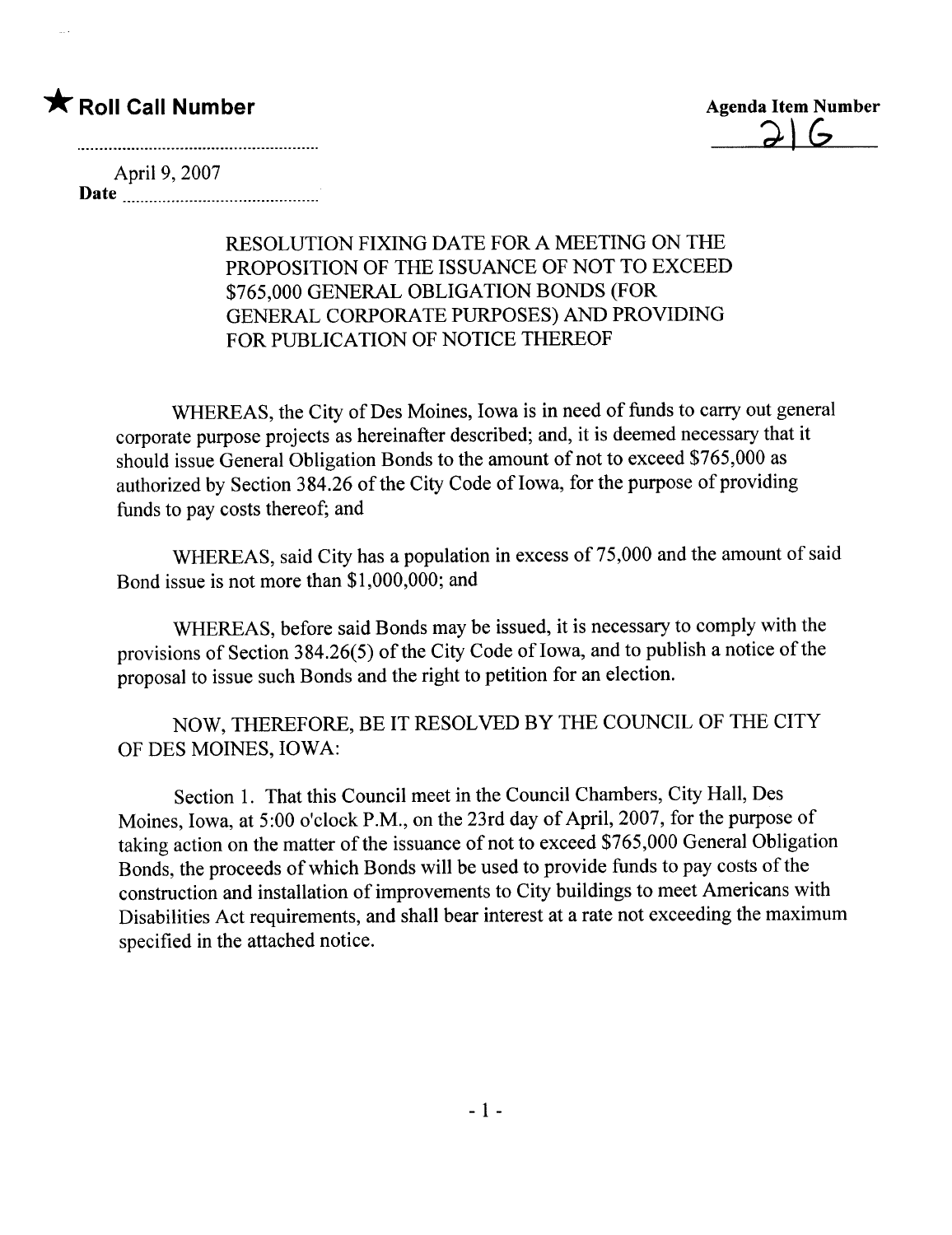## \* Roll Call Number Agenda Item Number

 $\epsilon$ 

April 9, 2007 Date

> Section 2. That the Clerk is hereby directed to cause at least one publication to be made of a notice of said meeting in a legal newspaper, printed wholly in the English language, published at least once weekly, and having general circulation in said City, said publication to be not less than ten clear days before the date of said public meeting on the issuance of said Bonds.

Section 3. The notice of the proposed action to issue said Bonds shall be in substantially the following form: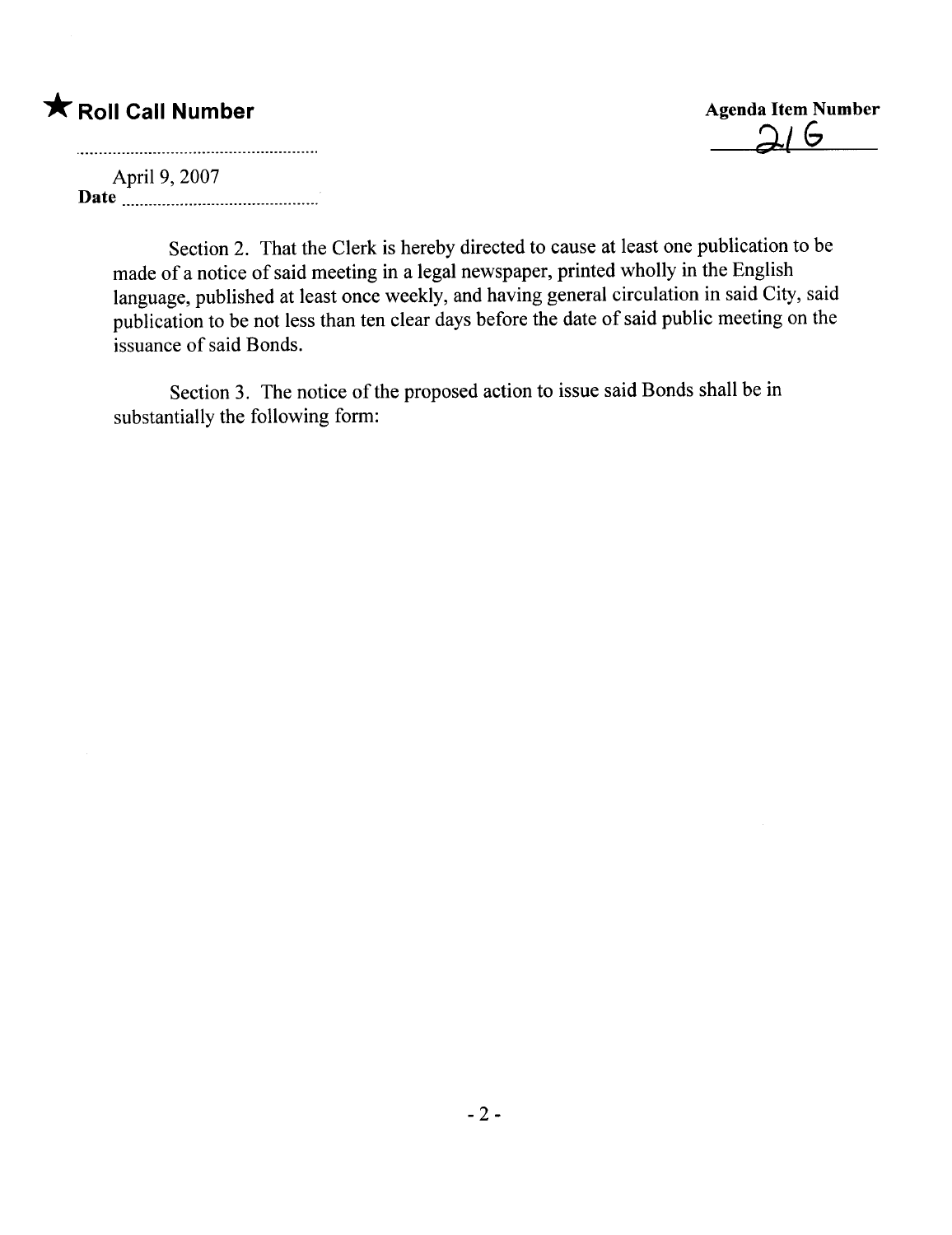

April 9, 2007 Date <u>Manuel Barant (1989)</u>

> NOTICE OF MEETING OF THE COUNCIL OF THE CITY OF DES MOINES, IOWA, ON THE MATTER OF THE PROPOSED ISSUANCE OF NOT TO EXCEED \$765,000 PRINCIPAL AMOUNT OF GENERAL OBLIGATION BONDS (FOR GENERAL CORPORATE PURPOSES), AND HEARNG ON ISSUANCE OF SAID BONDS

Public Notice is hereby given that the Council of the City of Des Moines, Iowa, will hold a public hearing on the 23rd day of April, 2007, at 5:00 o'clock P.M., in the Council Chambers, City Hall, Des Moines, Iowa, at which meeting the Council proposes to take action for the issuance of not to exceed \$765,000 General Obligation Bonds, bearing interest at the rate of not to exceed nine per centum (9%) per annum, said Bonds to be issued for the purpose of providing funds to pay costs of the construction and installation of improvements to City buildings to meet Americans with Disabilties Act requirements.

At any time before the date of said meeting, a petition, asking that the question of issuing such Bonds be submitted to the legal voters of said City, may be filed with the Clerk of said City in the manner provided by Section 362.4 of the City Code of Iowa, pursuant to the provisions of Section 384.26(5) of the City Code of Iowa.

This Notice is given by order of the Council of the City of Des Moines, Iowa, as provided by Section 384.26(5) of the Code of Iowa.

Dated at Des Moines, Iowa, this day of 2007.

City Clerk of Des Moines, Iowa

Published in The Des Moines Register on  $\frac{1}{2007}$ ,

(End of Notice)